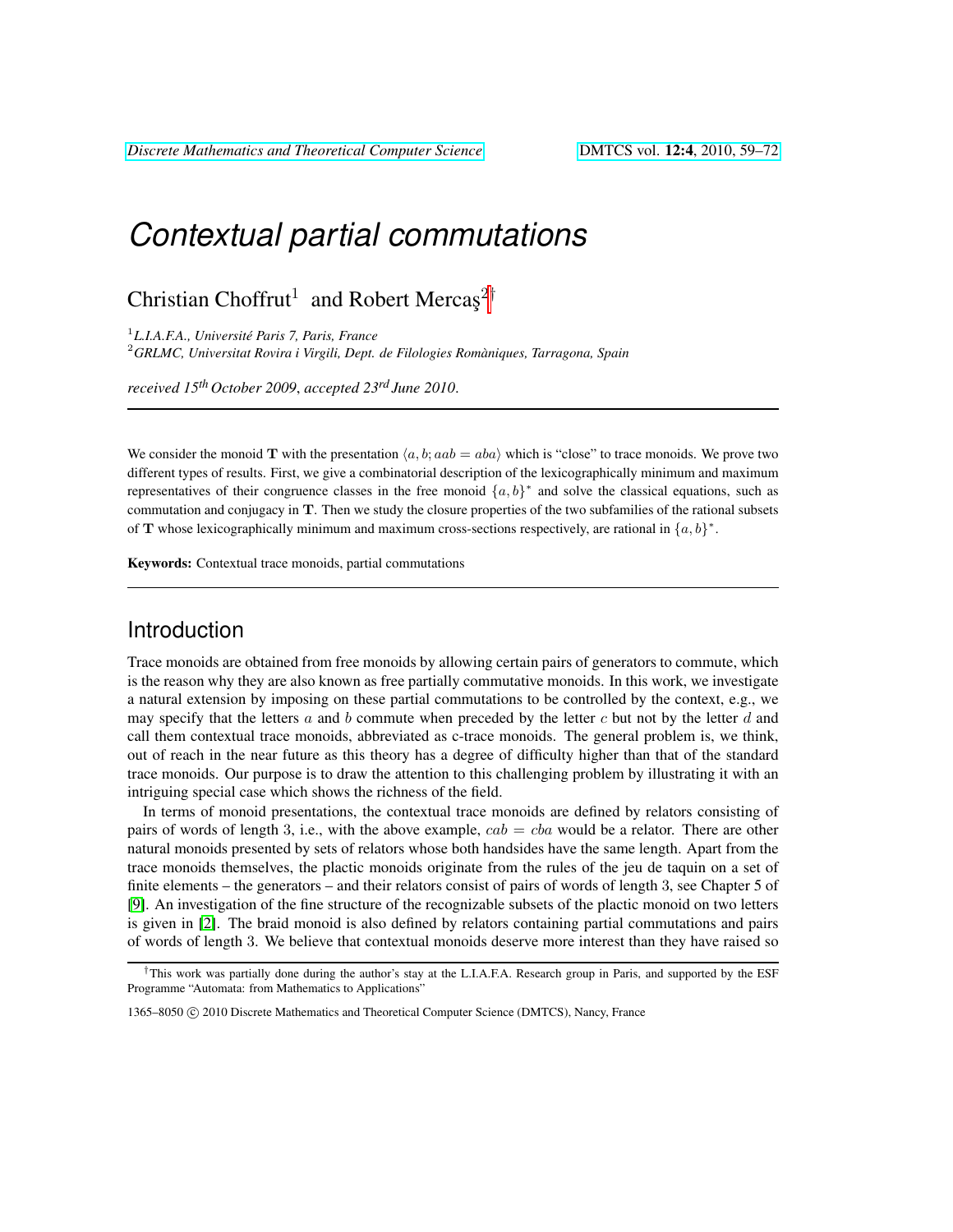far. Observe that they are not cancellative which, in particular, rules out the possibility of resorting to techniques inherited from Viennot's heaps of pieces for enumerating them, see [\[1\]](#page-13-2).

Here, we focus on the particular case of the monoid with two generators  $a$  and  $b$  which commute only when preceded by an occurrence of a. This is equivalent to saying that the elements a and ab commute: stated that way, we can view the c-trace monoid as "half" the two generator plactic monoid since the latter is determined by the condition that both  $a$  and  $b$  commute with  $ab$ . We prove some combinatorial properties of this structure. In particular, we state a factorization result where Łukasiewicz words are involved, yielding a linear algorithm deciding the equivalence of two words; differently said, the word problem is linear for congruences generated by the relation  $aab = aba$ . This result is instrumental for solving equations and allows us to characterize the solutions of the elementary equations such as the commutation and conjugacy equations. It also helps us compute the number of different elements of the c-trace monoid of a given length.

The second type of contribution concentrates on the study of the family of rational subsets of c-trace monoids. We are mainly concerned with the problem of determining under which choice of representatives, the cross-section is rational. We study two choices by taking the lexicographically minimal and lexicographically maximal word in each congruence class. We characterize the rational sets of words which are cross-sections in both cases. Then we investigate the closure properties of these two families. Actually, this part is a bit disappointing since there exists only one nontrivial closure property, namely that under product for the cross-section with lexicographically maximal word. As a last example of difference between ordinary and c-traces, we show that the product of two recognizable subsets of contextual traces need not be recognizable.

### 1 Preliminaries

#### <span id="page-1-0"></span>*1.1 Free monoids*

Given a finite set  $\Sigma$  called an *alphabet*, whose elements are *letters*, we denote by  $\Sigma^*$  the free monoid it generates. An element u of  $\Sigma^*$  is a *word* and its *length*, i.e., the number of occurrences of letters in u, is denoted by |u|. The *empty word* is denoted by 1 and has length 0. A word u is a *prefix* of a word w if there exists a word v such that  $w = uv$ . It is a *proper prefix* if v is nonempty which implies that the empty word is a proper prefix of each nonempty word and that the empty word has no proper prefix. Given a total ordering  $<$  on  $\Sigma$ , it extends to a *lexicographical ordering* of  $\Sigma^*$ , denoted  $u \leq_{\text{lex}} v$ , by stipulating that u is a prefix of v or that  $u = wax$  and  $v = wby$  holds for some words  $w, x, y$  and some letters  $a < b$ .

The *Łukasiewicz* language, denoted L, plays a crucial role in the study of the monoid of c-traces. We recall that it is the unique fixed point in  $\Sigma^*$  of the equation  $X = aXX + b$ . Equivalently, a word w over the alphabet  $\{a, b\}$  belongs to the Łukasiewicz language if and only if  $|w|_a + 1 = |w|_b$  holds and for all its *proper* prefixes v, i.e, all prefixes, including the empty word, that are different from  $w$  itself, we have  $|v|_a \ge |v|_b$ . Observe that L generates a free monoid which is prefix in the sense that  $u, uv \in L^*$ implies  $v \in L^*$  as a simple computation shows. When dealing with properties of Łukasiewicz words, it helps bearing in mind the classical paths in the discrete plane, associated with a given word over the binary alphabet  $\{a, b\}$ : start from the origin and move from the current point  $(x, y)$  to the next point  $(x+1, y+1)$ in case an occurrence of a is read and to the point  $(x + 1, y - 1)$  in case an occurrence of b is read. Then a Łukasiewicz word is a word associated to a path which lies entirely in the positive quadrant except for the last point which is below the x-axis. In particular, a nonempty word belongs to the monoid  $L^*$  if the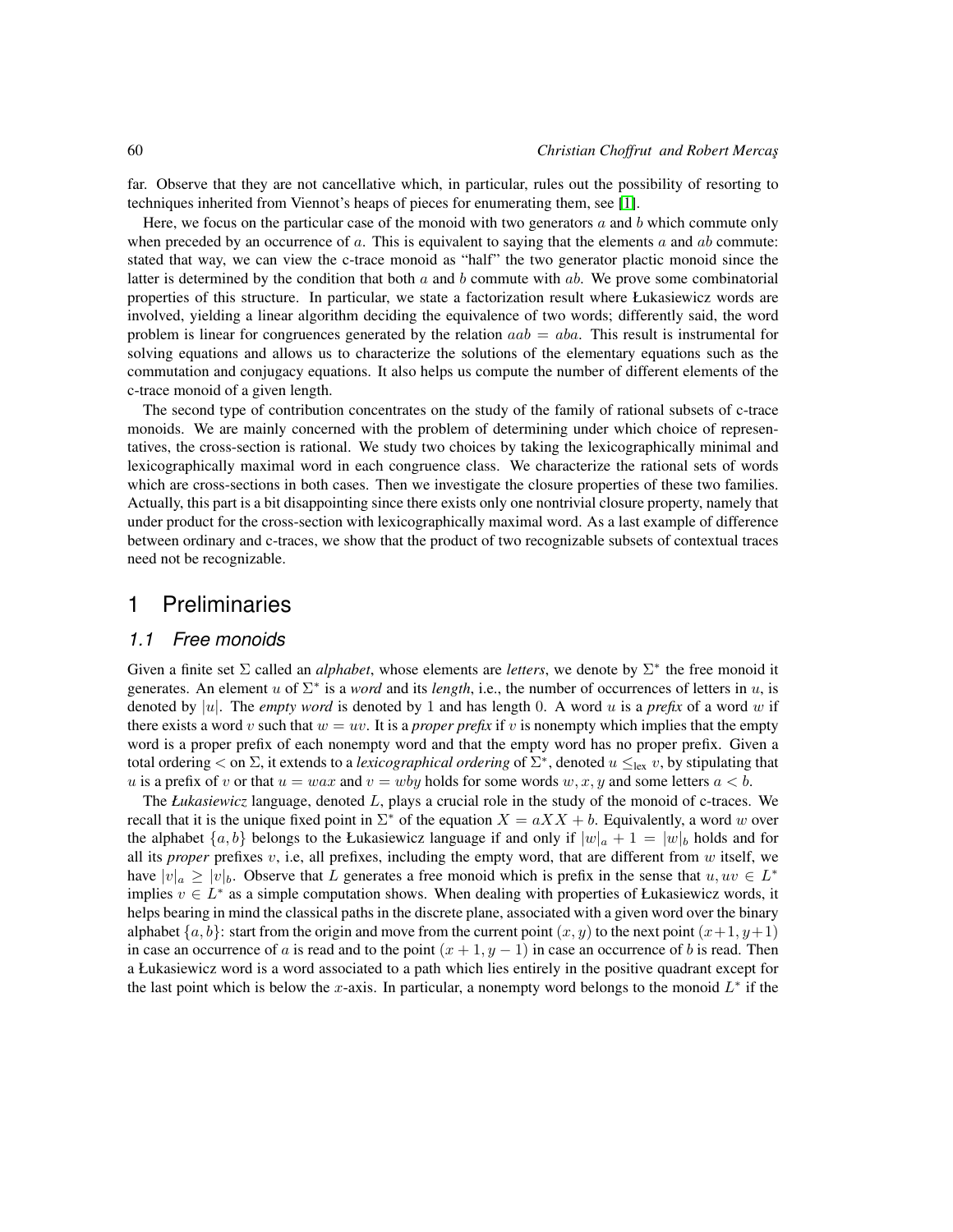$y$ -coordinate of the last point of the associated path is negative and is the unique minimum value. The prefixity of the submonoid  $L^*$  can also be interpreted in terms of paths.

#### *1.2 Monoid presentation*

A *monoid presentation* is a pair  $\langle \Sigma; R \rangle$  where  $\Sigma$  is the set of *generators* and  $R \subset \Sigma^* \times \Sigma^*$  is a set of *relators*. An element of R is indifferently written as  $(u, v)$  or  $u = v$ , which is the traditional notation. Denote by  $\sim_R$  the congruence generated by R, by  $M_R$  the monoid presented, i.e., the quotient of  $\Sigma^*$ by  $\sim_R$  and by  $\phi_R : \Sigma^* \to M_R$  the *canonical morphism* which assigns to every word  $w \in \Sigma^*$  its class in the congruence  $~\sim_R$ . We drop the index and simply write  $~\sim$ , M and  $\phi$  when R is understood. The identity element of the monoid is denoted by 1. For example, a *trace monoid* has a presentation of the form  $\langle \Sigma; \{(ab, ba) | (a, b) \in I \} \rangle$ , where  $I \subseteq \Sigma \times \Sigma$  is a symmetric and irreflexive relation, [\[10,](#page-13-3) [5,](#page-13-4) [8,](#page-13-5) Chapter 11].

Our notion of *contextual trace monoid* or simply *c-trace monoid* is defined as the quotient of Σ <sup>∗</sup> by a congruence generated by relators of the form  $cab = cba$  for some not necessarily different letters  $a, b, c$ of Σ. Its elements are *contextual traces*. One of the simplest contextual monoids which is essentially different from a trace monoid has the monoid presentation  $\langle a, b; aab = aba \rangle$ . We shall not consider other c-trace monoids and denote by  $T$  this particular monoid throughout the paper. Therefore the congruence  $\sim$  is generated by the single relator  $aab = aba$ . Finally, since the two hand sides of the relator have the same length, two ∼-equivalent words have the same length. We may thus speak without ambiguity of the length of an element of  $T$  as the common length of all its representatives.

#### <span id="page-2-0"></span>*1.3 Subfamilies of subsets of a monoid*

We now briefly recall the classical definitions of the two major subfamilies of subsets of an arbitrary monoid M.

The family  $\text{Rat}(M)$  of *rational* sets is the smallest collection of subsets containing the singletons, the empty set and closed under the set union, the concatenation and the star. The family  $\text{Rec}(M)$  of *recognizable* sets is the collection of subsets  $X \subseteq M$  for which there exists a morphism h from M onto a finite monoid such that  $X = h^{-1}h(X)$ .

Equivalent definitions for rational and recognizable subsets are as follows. Consider a presentation  $\langle \Sigma; R \rangle$  and identify each element of M with the corresponding ∼-equivalence class. Then a subset X ⊂  $M$  is rational if it is possible to choose for each equivalence class of  $X$  some words (at least one, but not necessarily exactly one) such that the set of all these words form a rational subset of  $\Sigma^*$ . Formally, there exists  $Y \in \textbf{Rat} \Sigma^*$  such that  $X = \phi(Y)$ . It is recognizable if the set of all words in all classes of X form a rational subset of  $\Sigma^*$ . Formally,  $\phi^{-1}(X) \in \mathbf{Rat} \Sigma^*$ . For example with  $\langle a, b; ab = ba \rangle$  the subset  $(ab)^*$ is not recognizable since the set of words equivalent to some element in  $(ab)^*$  is the set of words having as many  $a$ 's as  $b$ 's.

We recall that if the monoid is finitely generated, which is the case of c-trace monoids, we have  $\text{Rec}(M) \subseteq \text{Rat}(M)$ , cf., [\[11,](#page-13-6) Theorem 2, p.1348] also [\[3,](#page-13-7) Proposition III.2.4].

### 2 Combinatorics

Here, we introduce the minimum necessary for the rest of the paper. We prove the existence of a unique factorization of a contextual trace as a product of images, in the canonical morphism  $\phi$ , of words related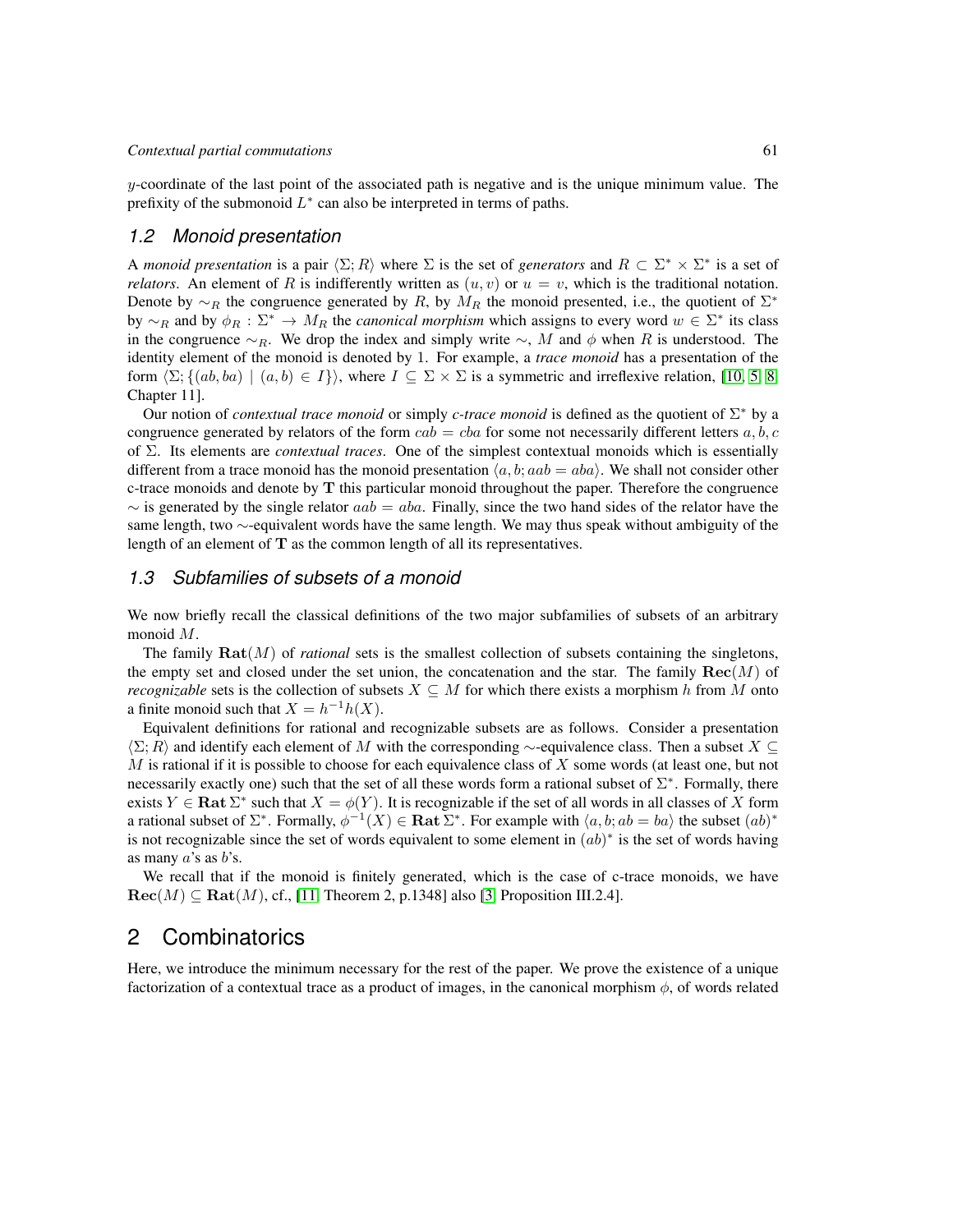to the Łukasiewicz words and characterize the lexicographically minimum and maximum representatives of a congruence class. This allows us to give a closed formula expressing the number of elements of  $T$  of a given length.

#### *2.1 Lexicographical representatives*

<span id="page-3-0"></span>The set of Łukasiewicz words is prefix  $(u, uv \in L$  implies  $v = 1$ ) and complete in the sense that each word either is a prefix of some word in  $L$  or has a prefix in  $L$ . Therefore, each word  $w$  can be factored uniquely as

$$
w = w_1 w_2 \cdots w_r w_{r+1},\tag{1}
$$

where  $w_1, w_2, \dots, w_r$  are Łukasiewicz words and  $w_{r+1}$  is a proper prefix of a Łukasiewicz word. The following lemmas show that an equivalence class of the ∼-congruence is uniquely determined by its commutative image (i.e., the number of occurrences of each letter  $a$  and  $b$ ) along with the sequence of lengths of the Łukasiewicz factors. The first lemma is trivial since an occurrence of aab or aba cannot overlap two consecutive Łukasiewicz factors.

**Lemma 1** Let  $w = w_1w_2 \cdots w_rw_{r+1}$  and  $u = u_1u_2 \cdots u_su_{s+1}$  be the factorizations of w and u as in *[\(1\)](#page-3-0). Then*  $w \sim u$  *holds if and only if*  $r = s$  *and for*  $i = 1, \ldots, r + 1$  *we have*  $w_i \sim u_i$ *.* 

It thus remains to consider the conditions under which two prefixes of Łukasiewicz words are equivalent.

<span id="page-3-2"></span>Lemma 2 *Let* w *be a prefix of a Łukasiewicz word and* w <sup>0</sup> ∼ w*. Then* w 0 *is also a prefix of a Łukasiewicz word. Furthermore, if* w *is a Łukasiewicz word so is* w 0 *.*

**Proof:** The statement is true if  $w'$  is obtained from  $w$  by the substitution of an occurrence of aab for an occurrence of *aba* or vice versa. It follows by transitivity of the congruence relation.  $\Box$ 

Lemma 3 *For each Łukasiewicz word* w*, we have*

$$
a^nb^{n+1} \sim w \sim (ab)^n b,
$$

where  $n = |w|_a = |w|_b - 1$ . Moreover,  $a^n b^{n+1}$  is the lexicographically minimum word equivalent to w and  $(ab)^n b$  *is the maximum.* 

<span id="page-3-1"></span>**Proof:** By repeated application of  $aab \sim aba$ , we get  $a^nb \sim aba^{n-1}$  if  $n > 0$ . Consequently, if  $n \geq p$  we obtain

$$
a^n b^p \sim aba^{n-1} b^{p-1} \sim (ab)^2 a^{n-2} b^{p-2} \sim \cdots \sim (ab)^p a^{n-p}.
$$
 (2)

Concerning the lexicographically minimum word equivalent to  $w$ , assume it has an occurrence of the form ba. Then the word starts with a prefix of the form  $a^n b^p a$  with  $n \geq p$ . Applying equation [\(2\)](#page-3-1) we get

$$
a^{n}b^{p}a \sim (ab)^{p}a^{n-p+1} = (ab)^{p}a^{n+1-p} \sim a^{n+1}b^{p},
$$

which yields a smaller lexicographically word equivalent to  $w$ . Consider now the maximum word equivalent to  $w$  and assume by contradiction that it does not have the above form, i.e., it has an occurrence of the form  $a^k b$  where  $k \geq 2$ . Because of  $a^k b \sim a^{k-2} a b a$  we get a lexicographically greater word, a  $\Box$ contradiction.  $\Box$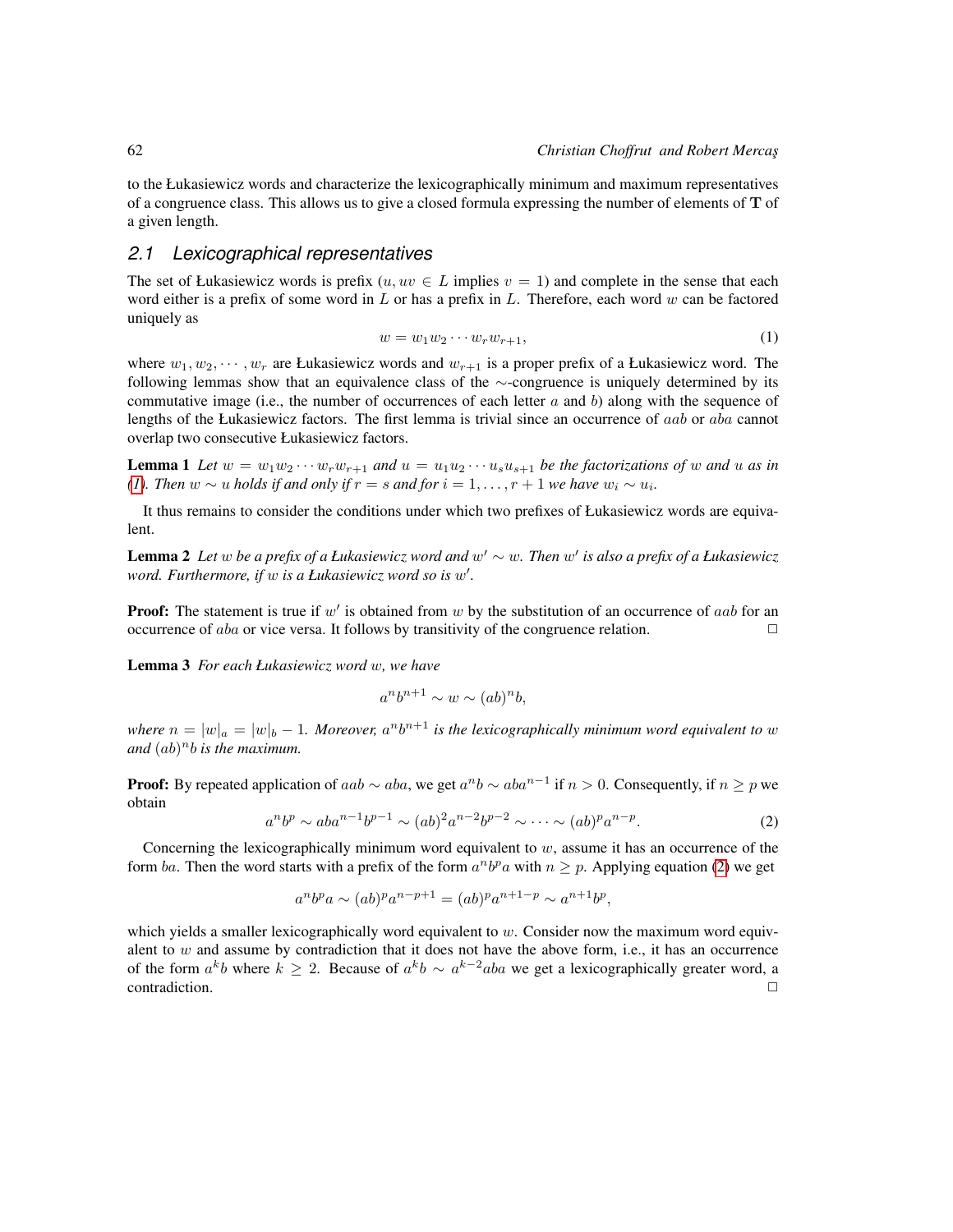#### *Contextual partial commutations* 63

As a consequence of the previous two lemmas we get a characterization of the lexicographically minimum and maximum representatives of an equivalence class.

<span id="page-4-0"></span>**Corollary 4** With the word in [\(1\)](#page-3-0), set  $n_i = |w_i|_a$  for  $i = 1, \dots, r$  and  $|w_{r+1}|_a = n_{r+1} \geq p_{r+1}$  $|w_{r+1}|_b$ *. The minimum and maximum words equivalent to the word [\(1\)](#page-3-0) are respectively* 

<span id="page-4-1"></span>
$$
a^{n_1}b^{n_1+1}\cdots a^{n_r}b^{n_r+1}a^{n_{r+1}}b^{p_{r+1}}
$$
  
\nand  
\n
$$
(ab)^{n_1}b\cdots (ab)^{n_r}b(ab)^{p_{r+1}}a^{n_{r+1}-p_{r+1}}.
$$
\n(3)

**Corollary 5** Given two words  $u, v \in \{a, b\}^*$  there exists a linear algorithm that decides whether or not  $u \sim v$  *holds.* 

**Proof:** Indeed, factorize each word  $u, v$  as above and test that the sequence of the lengths of the factors which are Łukasiewicz words are equal. Then it suffices to verify that the last factors as in [\(1\)](#page-3-0), which are proper prefixes of a Łukasiewicz word, have the same number of occurrences of a's and b's. These tests can be executed in real time using a stack.  $\Box$ 

#### *2.2 Enumeration and Mobius function ¨*

We recall that the *Möbius function*  $\mu$  of **T** is the function of **T** into Z such that  $\sum_{x \in M} \mu(x)x$  is the inverse of the characteristic series  $\sum_{x \in M} x$  in the algebra  $\mathbb{Q} \langle \langle \mathbf{T} \rangle \rangle$ . As for trace monoids, the inverse of the characteristic series of  $T$  is a polynomial.

**Proposition 6** *The Möbius function of* **T** *is the polynomial*  $1 - \phi(a) - \phi(b) + \phi(a^2b)$ 

**Proof:** Because of Corollary [4,](#page-4-0) we get that the set of lexicographically maximal representatives is equal to  $((ab)^*b)^*(ab)^*a^*$ . Now, the inverse of the series

$$
(\phi(b) + \phi(ab))^* \phi(a)^* \in \mathbb{Q} \langle \langle M \rangle \rangle
$$

is the series

$$
(1 - \phi(a))(1 - \phi(b) - \phi(ab)) = 1 - \phi(a) - \phi(b) + \phi(a^2b).
$$

Denote by  $T_n$  the number of elements of length n of the monoid T. This number could be computed by induction on the length via expression [\(3\)](#page-4-1) but we will obtain it by using the previous proposition.

**Lemma 7** 
$$
T_n = -1 + \frac{(5-\sqrt{5})(\frac{1-\sqrt{5}}{2})^n + (5+\sqrt{5})(\frac{1+\sqrt{5}}{2})^n}{10}
$$
.

**Proof:** Consider the commutative image of the characteristic series of T by mapping  $\phi(a)$  and  $\phi(b)$  onto the variable  $x$ . Then we obtain

$$
\left(\sum_{n\geq 0} T_n x^n\right) (1 - 2x + x^3) = 1.
$$

We compute the first three coefficients directly:  $T_0 = 1, T_1 = 2, T_2 = 4$  and more generally  $T_n =$  $2T_{n-1} - T_{n-3}$  for  $n \ge 3$ . This is equivalent to the conditions  $T_0 = 1, T_1 = 2$  and  $T_n = 1 + T_{n-1} + T_{n-2}$ for  $n \geq 2$ . This sequence is similar to the Fibonacci sequence. The result follows from [\[7\]](#page-13-8).

It is worthwhile noticing that each of the integers  $T_n$  has as a Fibonacci bit-representation a prefix of  $(10)^*$  (no two consecutive 0's or 1's). E.g., we have  $T_5 = 12 = 8 + 3 + 1 = 8 \cdot \underline{1} + 5 \cdot \underline{0} + 3 \cdot \underline{1} + 2 \cdot \underline{0} + 1 \cdot \underline{1}$ .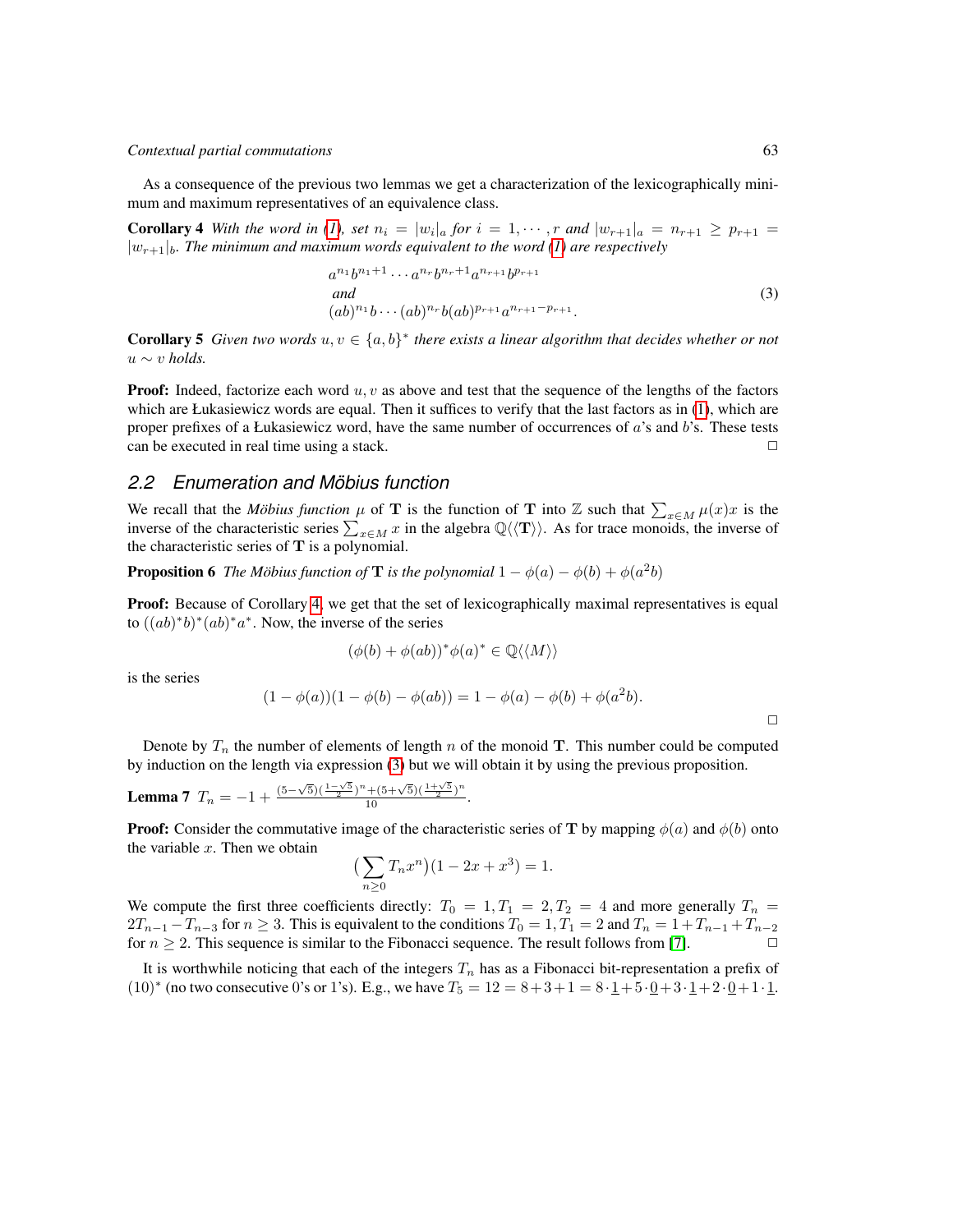## 3 Equations

In this section we solve the equations which are classical in the free monoids: the simple equation  $xy = zt$ known as Levi's Lemma for free monoids and the conjugacy and commutation equations. We are able to solve them by resorting to a natural factorization of the elements of the monoid T.

Given a word  $w \in \Sigma^*$  we denote by  $\text{exc}(w) = |w|_a - |w|_b$  the *excess* of the number of occurrences of a's over the number of occurrences of b's (or simply its excess). If w is a representative of the c-trace  $x \in$ **T**, then its length and its excess are invariants of its congruence class, so we may use the notations |x| and exc(x).

Expression [\(1\)](#page-3-0) shows that all words can be uniquely factored as a product of a word belonging to the free monoid  $L^*$  concatenated with a proper prefix of a word on L. We denote by L the image of  $L \subseteq \Sigma^*$ in the monoid T. Let N be the set  $L^*$  and let P be the set of images in the canonical morphism of all proper prefixes of L. Consequently, every element of  $T$  can be uniquely written in the form  $np$  with  $n \in N$  and  $p \in P$  which we call the *np-factorization*. (Considering the path associated with a word as in paragraph [1.1](#page-1-0) the symbol  $P$  is meant to suggest that the path lies entirely in the quadrant of the plane with positive coordinates). Since equations involve products of elements, it is natural to determine the factorization  $n_3p_3$  of a product of two elements, knowing the factorizations  $n_1p_1$  and  $n_2p_2$  of these two elements. If  $\text{exc}(p_1) < -\text{exc}(n_2)$  then the product has the decomposition

$$
n_3 = n_1 p_1 n_2 \quad \text{and} \quad p_3 = p_2. \tag{4}
$$

<span id="page-5-0"></span>More precisely, there exists a unique factorization  $n_2 = n'_2 n''_2$  with  $n'_2, n''_2 \in L^*$  such that  $[p_1 n'_2] \in L$ , where  $[p_1 n_2']$  expresses the fact that the product of  $p_1$  and  $n_2'$  is an element of **L**. If to the contrary,  $\mathrm{exc}(p_1) \geq -\mathrm{exc}(n_2)$  then we have

<span id="page-5-1"></span>
$$
n_3 = n_1 \quad \text{and} \quad p_3 = p_1 n_2 p_2. \tag{5}
$$

The next paragraphs rely on these observations which are assumed in the proofs without explicit reference to them.

#### *3.1 Conjugacy equation*

The classical notion of conjugacy of two elements of a group can be extended to monoids in two different ways yielding a priori two different notions, which we call transposition and conjugacy. Two elements x, y are *transposed* if there exist two elements  $u, v \in \mathbf{T}$  such that  $x = uv$  and  $y = vu$ . We denote by T this relation. Two elements x, y are *conjugate* if there exists an element  $z \in$ **T** such that  $xz = zy$ . We denote by C this relation. The following observation is crucial: the submonoid  $L^*$  is free and prefix in the sense that

$$
x, xy \in \mathbf{L}^* \Rightarrow y \in \mathbf{L}^*.
$$
 (6)

<span id="page-5-2"></span>Indeed, let u, v and w be inverse images of x, y and xy in  $\Sigma^*$ . By Lemma [2,](#page-3-2) for some  $u' \in \Sigma^*$  we have  $w \sim u'v, u \sim u'$  and  $u' \in L^*$ . Then  $w \in L^*$  implies  $u'v \in L^*$  and finally  $v \in L^*$ , i.e.,  $y \in L^*$ . Therefore the notation  $x^{-1}y$  is unambiguous if x and y belong to  $L^*$ .

**Theorem 8** In the monoid **T** we have  $C = T^2$ , i.e., x and y are conjugate if and only if there exists  $z \in \mathbf{T}$ , such that both x and y are transposed to z.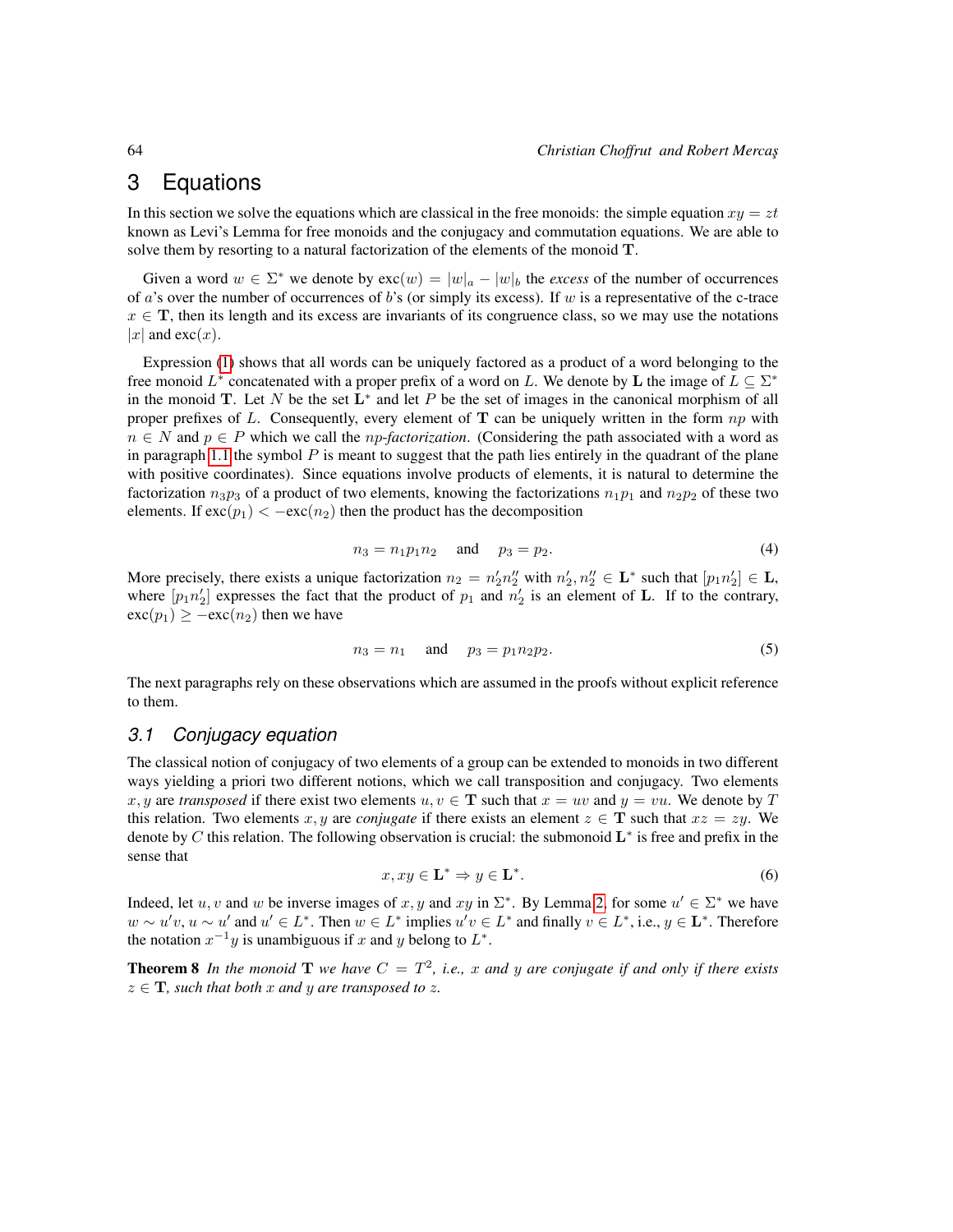#### *Contextual partial commutations* 65

**Proof:** We consider the equation  $xz = zy$  and the three decompositions  $x = n_1p_1$ ,  $z = n_2p_2$  and  $y = n_3p_3$ . Using the decompositions [\(4\)](#page-5-0) and [\(5\)](#page-5-1) there are four different cases according to whether or not  $\operatorname{exc}(p_1) < -\operatorname{exc}(n_2)$  holds and whether or not  $\operatorname{exc}(p_2) < -\operatorname{exc}(n_3)$  holds.

Case 1:  $\operatorname{exc}(p_1) < -\operatorname{exc}(n_2)$  and  $\operatorname{exc}(p_2) < -\operatorname{exc}(n_3)$ . This implies

$$
n_1p_1n_2 = n_2p_2n_3
$$
 and  $p_2 = p_3$ .

Decompose

$$
n_2 = n'_2 n''_2, \quad n_3 = n'_3 n''_3, \quad n'_2, n''_2, n'_3, n''_3 \in \mathbf{L}^*
$$
\n<sup>(7)</sup>

<span id="page-6-0"></span>so that

$$
n_1[p_1n_2']n_2'' = n_2[p_2n_3']n_3''
$$
\n(8)

holds where the elements in brackets belong to **L** and  $n'_2 \in L^*$  (resp.  $n'_3 \in L^*$ ) is the unique prefix of  $n_2$ (resp.  $n_3$ ) such that  $p_1 n_2' \in L$  (resp.  $p_2 n_3' \in L$ ).

Apply [\(6\)](#page-5-2) to equation [\(8\)](#page-6-0). Via simple considerations of lengths,  $n'_2$  is a prefix of  $n_1$ . Cancel out the prefix  $n'_2$  from the two hand sides of the above equation and observe that because of the above remark, we have  $n_2'^{-1}n_1 \in \mathbf{L}^*$ . Then it holds

$$
(n_2')^{-1}n_1[p_1n_2']n_2'' = n_2''[p_2n_3']n_3''.
$$

Since all the above factors are in the free monoid generated by the prefix code L, we apply the result to the conjugacy equation in free monoids and there exist  $u, v \in L^*$  such that

$$
(n_2')^{-1}n_1[p_1n_2'] = uv, \ \ [p_2n_3']n_3'' = vu.
$$

Since  $p_1n'_2, p_2n'_3 \in \mathbf{L}$  this implies that they are the last and the first factor in  $\mathbf{L}$  of the element v.

If  $v \in L$  then we obtain

$$
(n_2')^{-1}n_1 = n_3'' = u, \quad p_1 n_2' = p_2 n_3' = v
$$

and we obtain

$$
x = n'_2(n'_2)^{-1}n_1p_1 = n'_2up_1,
$$
  

$$
y = n'_3n''_3p_2 = n'_3up_2
$$

which shows that  $(x, y) \in T^2$ .

Otherwise, v is a product of at least two elements in **L** which implies  $v = v_1v'v_2$  where  $v_2 = [p_1n'_2]$ and  $v_1 = [p_2 n_3']$  i.e.,  $(n_2')^{-1} n_1 = uv_1 v'$  and  $n_3'' = v' v_2 u$ . We obtain

$$
x = n'_2(n'_2)^{-1}n_1p_1 = n'_2uv_1v'p_1 = n'_2up_2n'_3v'p_1,
$$
  

$$
y = n'_3n''_3p_2 = n'_3v'v_2up_2 = n'_3v'p_1n'_2up_2,
$$

and hence,  $(x, y) \in T$ .

Case 2:  $\operatorname{exc}(p_1) < -\operatorname{exc}(n_2)$  and  $\operatorname{exc}(p_2) \ge -\operatorname{exc}(n_3)$ . This implies

$$
n_1p_1n_2 = n_2 \quad \text{ and } \quad p_2 = p_2n_3p_3,
$$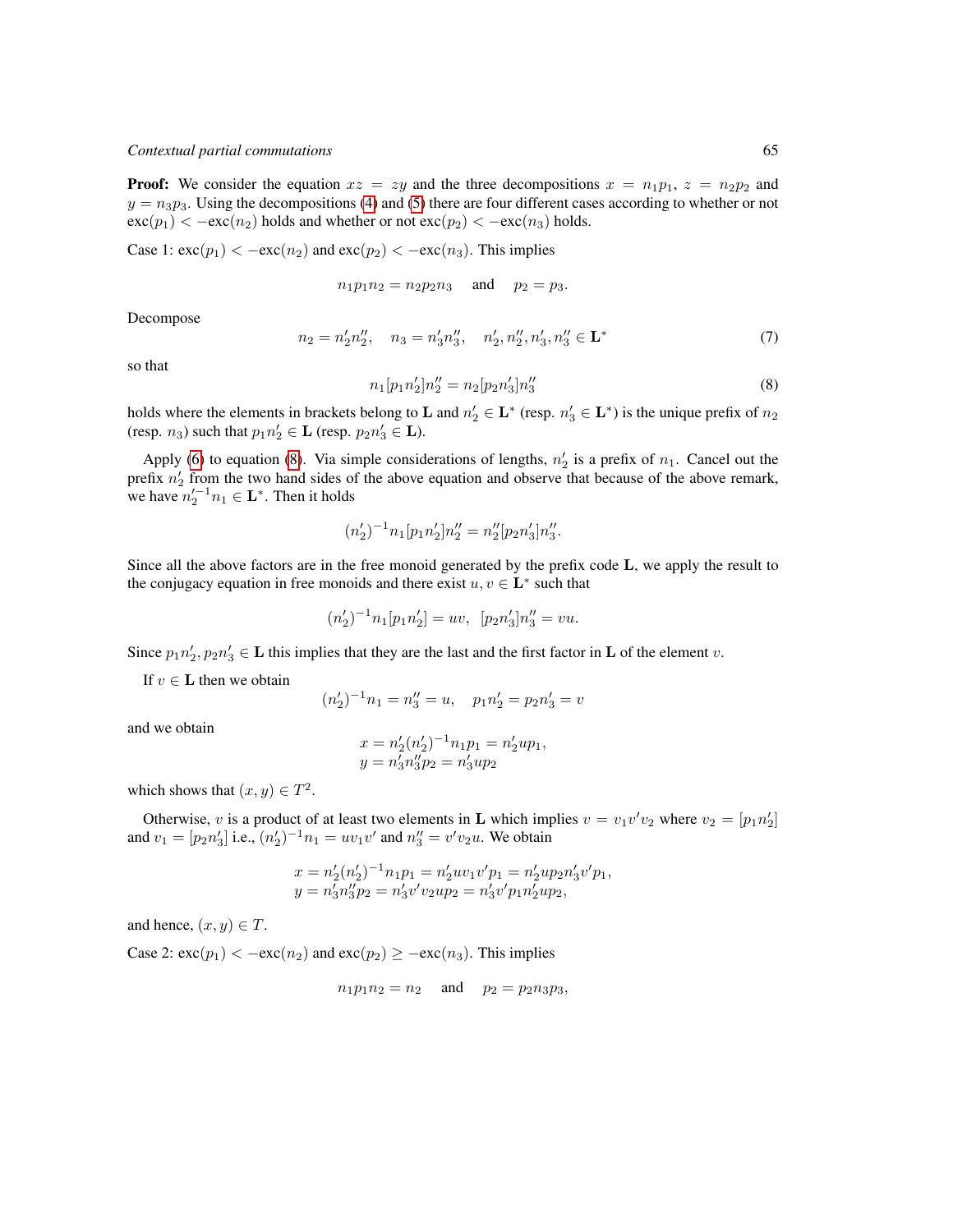i.e.,  $x = y = 1$ .

Case 3:  $\operatorname{exc}(p_1) \ge -\operatorname{exc}(n_2)$  and  $\operatorname{exc}(p_2) < -\operatorname{exc}(n_3)$ . This implies

 $n_1 = n_2 p_2 n_3$  and  $p_3 = p_1 n_2 p_2$ ,

i.e.,  $x = n_1 p_1 = n_2 p_2 n_3 p_1$  and  $y = n_3 p_3 = n_3 p_1 n_2 p_2$  which shows that  $(x, y) \in T$ .

Case 4:  $\operatorname{exc}(p_1) > -\operatorname{exc}(n_2)$  and  $\operatorname{exc}(p_2) > -\operatorname{exc}(n_3)$ . This implies

$$
n_1 = n_2
$$
 and  $p_1 n_2 p_2 = p_2 n_3 p_3$ .

This yields  $p_1n_1 \in P$  and therefore  $p_3n_3 \in P$ . Since furthermore  $p_1n_1$  and  $p_3n_3$  have the same length and the same excess, we have  $p_1 n_1 = p_3 n_3$ , proving that  $(x, y) \in T^2$ .

The remaining inclusion follows, since  $T \subseteq C = C^2$ 

. The contract of the contract of  $\Box$ 

The previous result deserves a few observations. The following is an immediate consequence.

Corollary 9 *The conjugacy relation is symmetric and therefore, it is an equivalence relation.*

Next we show that indeed, the two relations T and C are different, i.e.,  $C = T^2$  holds but  $C \neq T$ .

**Proposition 10**  $C = T^2$  *holds but*  $C \neq T$ *.* 

Proof: In order to simplify the notations, we identify the letters with their images in the canonical morphism. With  $x = abbabbab, z = abbabba, y = abbabbabba$  we obtain  $xz = zy$ . Set  $x_1 = abb$ ,  $x_2 = abbab, y_1 = abbb$  and  $y_2 = abba$ . Then it holds  $x = x_1x_2$  and  $y = y_1y_2$ . Furthermore we have  $(abbab)(abb) = (abba)(abbb), i.e., x_2x_1 = y_2y_1.$ 

We now verify that the elements are not transposed. Indeed, since the element *abbabbab* has a unique representative, all its transposed are obtained by splitting the word  $x = uv$  (as a word) and by considering the element of  **represented by**  $vu$ **. The only possible way of obtaining**  $y$  **is by considering the decom**positions of x where v begins with the letter a, which leaves only  $(abb)(abbab)$  and  $(abbabb)(ab)$ . Then we get  $(abbab)(abb) = abb.aabbb$  and  $(ab)(ababb) = aabbbabb$ .

**Proposition 11** Let x be a c-trace with  $exc(x) = -k$  where  $k > 0$ . Then it is conjugate to a c-trace  $y \in {\bf L}^k$ .

*All c-traces of fixed length and fixed positive excess define a unique conjugacy class.*

**Proof:** Let w represent x and decompose it in  $w = w_1w_2$  where  $w_1$  is the shortest prefix with  $\text{exc}(w_1)$  $-k$ . Then  $w_2w_1 \in L^k$  and its congruence class y is in  $\mathbf{L}^k$ . If  $\text{exc}(w) \geq 0$  then the word  $w_2w_1$  belongs to  $P$ , and we know that all words in  $P$  of a fixed length and fixed excess are equivalent in the canonical  $\Box$ congruence.  $\Box$ 

Proposition 12 *Given two c-traces* x *and* y *it can be tested in linear time whether they are conjugate.*

**Proof:** By the previous proposition, we proceed as follows. We are given two c-traces x and y of the same length and excess k. If  $k \geq 0$  we verify the equality of the two c-traces and we are done. Otherwise we construct two c-traces  $x', y' \in \mathbf{L}^{-k}$  which are respectively conjugate to x and y. Consider the minimum representatives u and v of x' and y'. Then u and v are conjugate if and only if so are x and y. But conjugacy can be tested in linear time in free monoids  $[4]$ .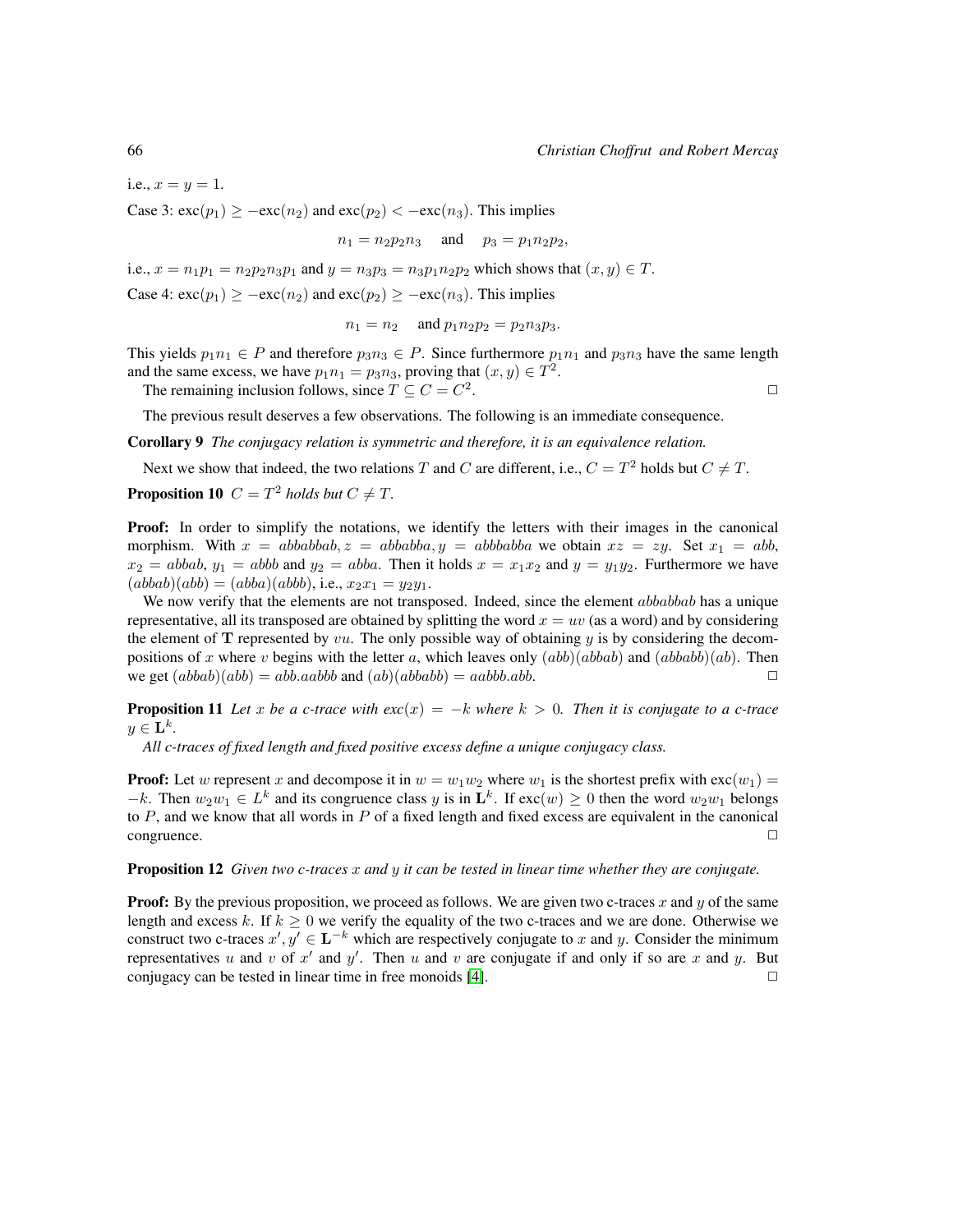#### *3.2 Factorization*

Here we consider the problem of determining the relationship between two different factorizations of a given element, which is known as Levi's Lemma in the case of free monoids.

**Theorem 13** *Four elements*  $x, y, s, t \in$ **T** *satisfy the condition*  $xy = st$  *if and only if one of the following two conditions hold*

*(i) there exists an element*  $w \in \mathbf{T}$  *such that* 

$$
x = sw,
$$
  
\n
$$
t = wy
$$
  
\n
$$
or
$$
  
\n
$$
s = xw,
$$
  
\n
$$
t = wy
$$
  
\n
$$
or
$$
  
\n
$$
y = wt.
$$

*(ii) there exist five elements*  $u, v_1, v_2, w_1, w_2 \in \mathbf{T}$  *such that*  $v_1w_1 = v_2w_2 \in P$ 

$$
x = uv_1, \quad y = w_1
$$
  

$$
s = uv_2, \quad t = w_2.
$$

#### Proof:

Because of the symmetry between left and right hand sides there are three cases to consider. We set  $x = n_1p_1, y = n_2p_2, s = n_3p_3$  and  $t = n_4p_4$ .

Case 1.  $\operatorname{exc}(p_1) \leq -\operatorname{exc}(n_2)$  and  $\operatorname{exc}(p_3) \leq -\operatorname{exc}(n_4)$ . This implies

$$
n_1[p_1n'_2]n''_2 = n_3[p_3n'_4]n''_4, \quad p_2 = p_4
$$

for some  $n_2 = n'_2 n''_2$ ,  $n_4 = n'_4 n''_4$  and  $p_1 n'_2, p_3 n'_4 \in \mathbf{L}$ . If  $n_1 = n_3$  then we have  $n''_2 = n''_4$  which yields a solution of the second form. Otherwise, assume without loss of generality that  $n_1$  is a proper prefix of n<sub>3</sub>. Because all elements are in the free submonoid  $\mathbf{L}^*$ , for some  $m \in \mathbf{L}^*$  we have  $n_1 p_1 n_2' m = n_3$  and  $n_2'' = m[p_3 n_4'] n_4''$  and therefore

$$
x = n_1p_1,
$$
  $y = n'_2mp_3n_4p_2$   
\n $s = n_1p_1n'_2mp_3$ ,  $t = n_4p_4$ 

which is of the first kind.

Case 2.  $\operatorname{exc}(p_1) \le -\operatorname{exc}(n_2)$  and  $\operatorname{exc}(p_3) > -\operatorname{exc}(n_4)$ . This implies

$$
n_1[p_1n_2']n_2'' = n_3, p_2 = p_3n_4p_4.
$$

This yields

$$
x = n_1p_1,
$$
  $y = n_2p_3n_4p_4$   
\n $s = n_1p_1n_2p_3$ ,  $t = n_4p_4$ 

which is of the first kind.

Case 3.  $\text{exc}(p_1) > -\text{exc}(n_2)$  and  $\text{exc}(p_3) > -\text{exc}(n_4)$ . This implies that  $p_1 n_2$  and  $p_3 n_4$  are prefixes of L and thus so are  $p_1n_2p_2$  and  $p_3n_4p_4$ . Furthermore, because of the unique  $np$ -factorization  $p_1n_2p_2$  =  $p_3n_4p_4$  holds. We obtain a solution of the second kind.  $\Box$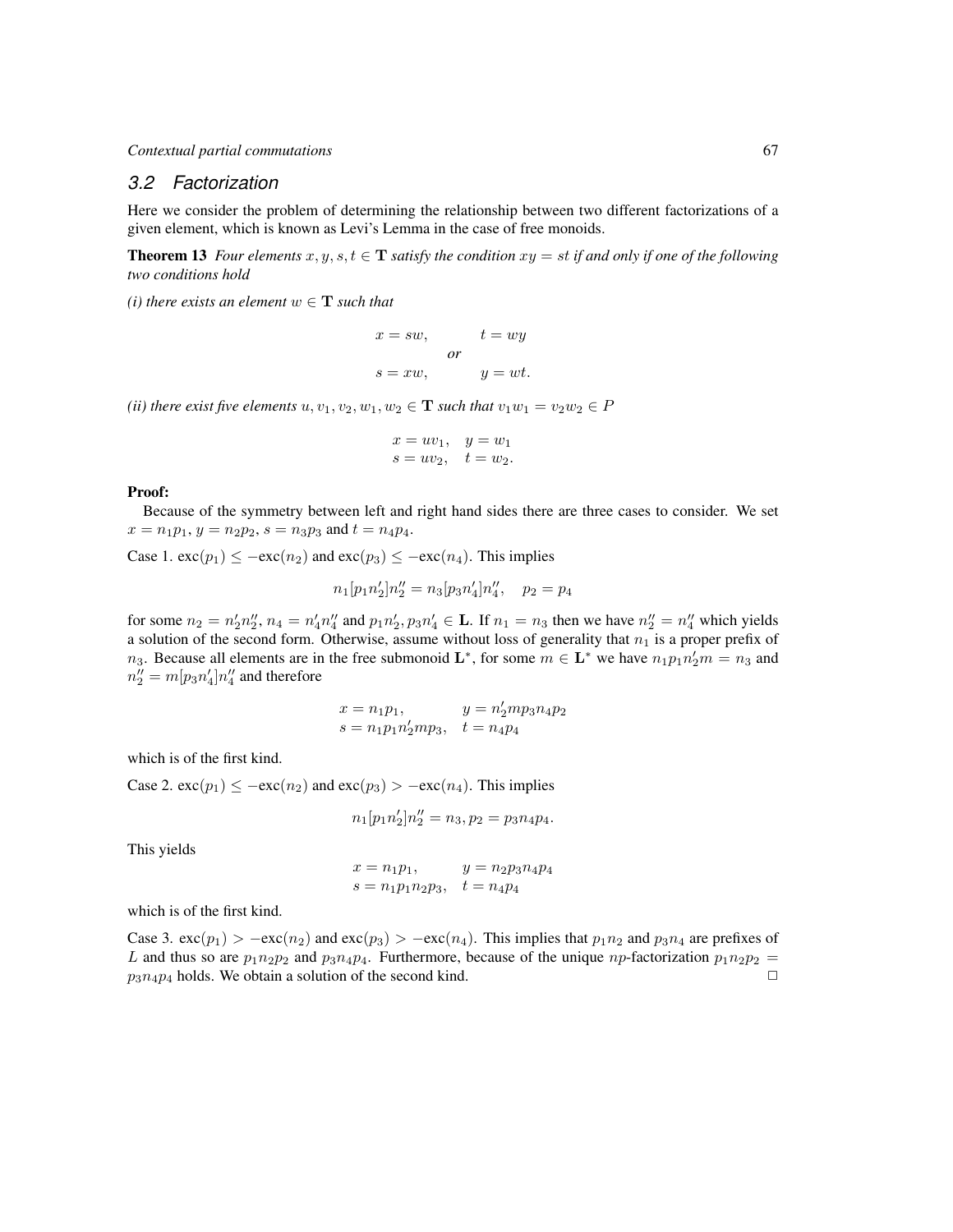#### *3.3 Commutation*

The equation  $xy = yx$  is solved in this section.

Theorem 14 *Two elements* x *and* y *commute if and only if one of the following two conditions holds*

*(i) there exists an element*  $z \in \mathbf{T}$  *and two integers i and j such that*  $x = z^i$  *and*  $y = z^j$ *.* 

*(ii) there exists*  $n \in N$ ,  $p_1, p_2 \in P$  *where*  $-exc(n) \leq exc(p_1)$ ,  $exc(p_2)$  *such that*  $x = np_1$  *and*  $y = np_2$ .

**Proof:** Because of the symmetry of the two hand sides there are three cases. We set  $x = n_1p_1$  and  $y = n_2p_2$  as previously.

Case 1:  $\operatorname{exc}(p_1) < -\operatorname{exc}(n_2)$  and  $\operatorname{exc}(p_2) < -\operatorname{exc}(n_1)$ . This implies

$$
n_1p_1n_2 = n_2p_2n_1
$$
 and  $p_1 = p_2$ .

Because of the hypotheses we may write  $n_1 = n'_1 n''_1$ ,  $n_2 = n'_2 n''_2$  with  $n'_1, n''_1, n'_2, n''_2 \in \mathbf{L}^*$ ,  $p_1 n_2 =$  $[p_1n_2']n_2''$  and  $p_2n_1 = [p_1n_1']n_1''$  with  $[p_1n_2'], [p_1n_1'] \in \mathbf{L}$ .

If  $n_1 = n_2$  then we get a solution of the first kind. Otherwise, without loss of generality we assume  $n_1$ is a proper prefix of  $n_2$ . In the equation

<span id="page-9-0"></span>
$$
n_1[p_1n_2']n_2'' = n_2[p_2n_1']n_1''
$$
\n(9)

all elements belong to the free submonoid  $\mathbf{L}^*$ . Now, since  $p_1 = p_2$  and since  $[p_1 n'_2], [p_1 n'_1] \in \mathbf{L}$ , both  $n'_1$  and  $n'_2$  consist of the same number of elements of L. Because of equation [\(9\)](#page-9-0) they are both prefixes of the same element in  $\mathbf{L}^*$  and thus they are equal, implying  $[p_1 n'_1] = [p_2 n'_2]$ . We set  $p = p_1 = p_2$  and  $n' = n'_1 = n'_2$ . After cancellation of the common prefix n', equation [\(9\)](#page-9-0) becomes

$$
n_1''[pn']n_2'' = n_2''[pn']n_1''.
$$

All the above elements belong to the free submonoid  $L^*$  and we know that the general solution of this equation is of the following form where  $i, j, k$  are positive integers and  $u, v$  are arbitrary elements

$$
n_1'' = (uv)^i u, [pn'] = (vu)^k v, n_2'' = (uv)^j u.
$$

The c-trace  $[pn']$  belongs to **L**, thus  $j = 0$ . This yields

$$
x = n'_1 (uv)^i up = n'(upn')^i up = (n'up)^{i+1},
$$
  

$$
y = n'_1 (uv)^j up = n'(upn')^j up = (n'up)^{j+1}.
$$

Denoting  $z = (n'up)$ , we get that  $x = z^{i+1}$  and  $y = z^{j+1}$ , which is a solution of the first kind.

Case 2:  $\operatorname{exc}(p_1) \ge -\operatorname{exc}(n_2)$  and  $\operatorname{exc}(p_2) < -\operatorname{exc}(n_1)$  which yields  $n_1 = n_2 p_2 n_1$  and  $p_1 = p_1 n_2 p_2$ . This implies  $x = y = 1$ .

Case 3:  $\operatorname{exc}(p_1) \ge -\operatorname{exc}(n_2)$  and  $\operatorname{exc}(p_2) \ge -\operatorname{exc}(n_1)$ . This implies

$$
n_1 = n_2
$$
 and  $p_1 n_2 p_2 = p_2 n_1 p_1$ .

This solution is clearly of the second type.  $\Box$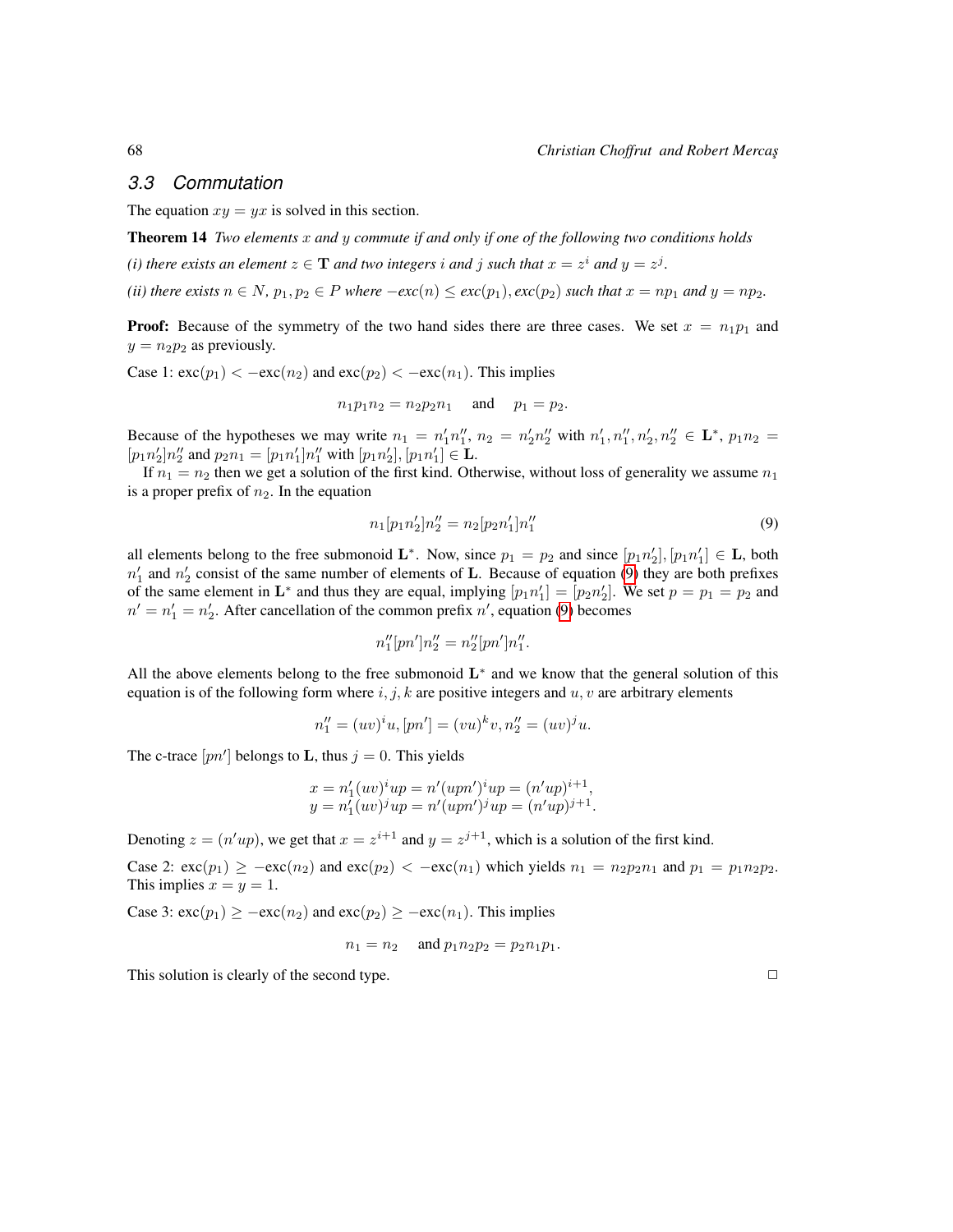## 4 Rational subsets with rational cross-sections

We assume the reader has some familiarity with the theory of binary rational relations on  $\Sigma^*$ , which are exactly the subsets of the product monoid  $\Sigma^* \times \Sigma^*$  recognized by two-tape automata. We shall only use the fact that given such a relation R and a rational subset X of  $\Sigma^*$ , the set

$$
\{v \in \Sigma^* \mid (u, v) \in R \text{ for some } u \in X\}
$$

is rational, see [\[6,](#page-13-10) Theorem IX. 3.1].

In this section we consider the problem of determining under which condition the set of representatives, also known as a *cross-section*, of a rational subset of the c-trace monoid is a rational subset of  $\Sigma^*$ . We investigate both the lexicographically minimal and maximal representatives. We recall that for ordinary trace monoids, there are traditionally two main sets of representatives: the lexicographical and the Foata normal forms. In both cases the set of representatives is rational. However, for arbitrary rational subsets (i.e., different from the monoid itself), this is no longer true (when  $a$  and  $b$  commute, the set of lexicographical normal forms of  $(ab)^*$  is  $\{a^nb^n \mid n \ge 0\}$  with the ordering  $a < b$  and the set of Foata normal forms of  $(aab)^*$  is  $\{(ab)^n a^n \mid n \ge 0\}$ ).

Here we consider the sets of lexicographically minimal and maximal representatives. We set for all integers  $k \ge 0$ ,  $H_k = \{a^i b^{i+1} \mid 0 \le i \le k\}$  and  $H = \bigcup_{k \ge 0} H_k$ . We let K be the set of proper prefixes of  $H$ , i.e., prefixes of  $H$  which are not in  $H$ . We introduce two new subfamilies of rational subsets of  $T$ .

**Definition 15** *The family*  $\mathcal{F}_{min}$  *(resp.*  $\mathcal{F}_{max}$ *) is the family of rational subsets of* **T** *whose minimal (resp.* maximal) representatives form a rational set of  $\Sigma^*$ .

Then the set of minimal representatives of the monoid  $T$  is  $H^*K$  which is clearly not rational, since its intersection with the rational set  $a^+b^+a$  is the set  $\{a^i b^j a \mid 0 \le i < j\}$ . The set of all maximal representatives is the rational set  $(ab, b)^*a^*$ . This shows that T does not belong to  $\mathcal{F}_{min}$  but it belongs to  $\mathcal{F}_{\text{max}}$ . We tackle the general problem of an arbitrary rational subset of T.

We start with a simple observation. Let M be a finitely generated submonoid of a free monoid  $\Sigma^*$ and let  $X \in \text{Rat}(\Sigma^*)$  be a subset of M. The following more or less trivial lemma shows that X is actually in  $\text{Rat}(M)$ . Consequently, there is no distinction between the expression "a rational subset of the submonoid M of  $\Sigma^*$ " and "a rational subset of  $\Sigma^*$  that is contained in M".

<span id="page-10-0"></span>**Lemma 16** Let M be a finitely generated submonoid of  $\Sigma^*$  and let  $X \in \textbf{Rat}(\Sigma^*)$  be a subset that is *contained in*  $M$ *. Then*  $X$  *is in*  $\textbf{Rat}(M)$ *.* 

**Proof:** Denote by  $G$  a set of generators of  $M$ . Let  $Q$  be the set of states of a deterministic automaton recognizing X,  $q_0$  its initial state and F its set of final states and denote by  $q \cdot a$  the transition defined from the state q when reading the letter  $a$ . Consider the following two-tape automaton: the set of states is the direct product of Q with the set P of all proper prefixes of G, the initial state is the pair  $[q_0, 1]$ , the set of final states is the set  $F \times \{1\}$  and the set of transitions is the set of quadruples  $([q, u], a, 1, [q \cdot a, ua])$  if ua is a proper prefix of some word in G, and  $([q, u], a, ua, [q \cdot a, 1])$  if  $ua \in G$ . This automaton recognizes all pairs  $(x, x)$  where  $x \in X$ . By erasing all first components of the labels of the automaton we get an automaton whose labels are in  $G \cup \{1\}$  completing the proof.  $\Box$ 

The following result concerning the bounded rational subsets is folklore. It will be used later.

<span id="page-10-1"></span>**Lemma 17** Let  $\Sigma$  and  $\Delta$  be two disjoint alphabets. Then every rational subset of  $(\Sigma \cup \Delta)^*$  that is *contained in*  $\Sigma^*\Delta^*$  *is a finite union of products of the form XY where*  $X \in \textbf{Rat}(\Sigma)^*$  *and*  $Y \in \textbf{Rat}(\Delta)^*$ *.*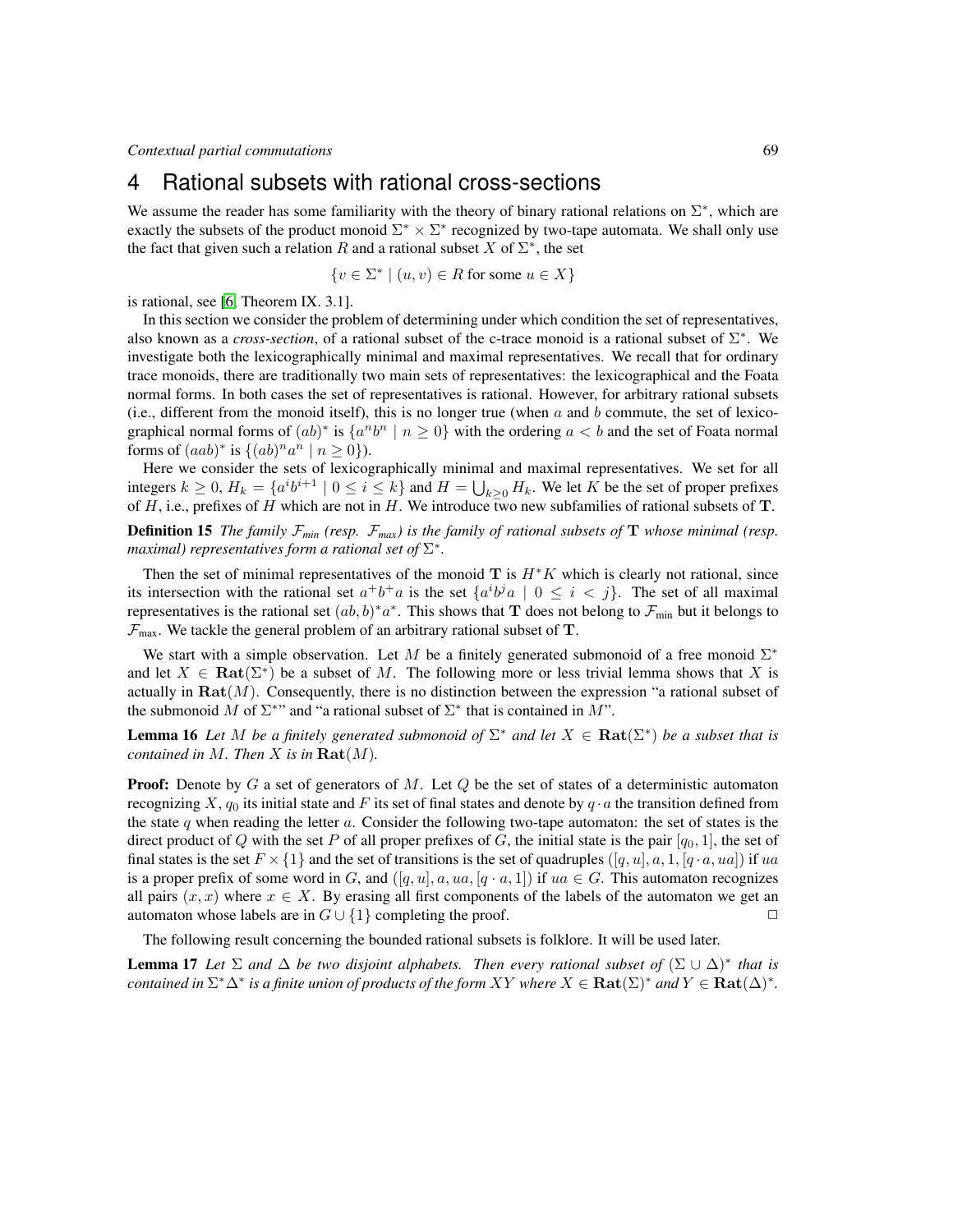#### *4.1 Lexicographically minimal cross-sections*

The following characterizes the lexicographically minimal cross-sections in  $\Sigma^*$  which are rational.

**Proposition 18** A subset  $X \subseteq H^*K$  is rational in  $\{a, b\}^*$  if and only if there exists an integer  $k$  such that X *is a finite union of subsets of the form* AB *where* A *is a rational subset of the monoid generated by* H<sup>k</sup> *and*  $B \subseteq a^*b^*$  *is in* **Rat** $\{a,b\}^*$ *.* 

**Proof:** It is clear that the condition is sufficient. Let us prove that it is necessary and observe that if  $X$  is rational then so are  $X \cap a^*b^* = X \setminus \Sigma^*ba\Sigma^*$  and  $X \setminus a^*b^*$ . Thus we assume that  $X \cap a^*b^* = \emptyset$ . Consider the following three rational functions and relators which extract specific factors of a word in  $\{a, b\}^*$ . When applied to a word in  $H^*K$  defined by its decomposition as in [\(3\)](#page-4-1), these factors are respectively the longest prefix in  $HH_0^*$ , an arbitrary maximum factor in  $HH_0^*$  and the prefix of the word when the maximal final factor in  $a^*b^*$  is deleted.

$$
h(ubav) = \{ub \mid u \in a^*b^+\},
$$
  
\n
$$
g(w) = \{avb \mid w = ubavbaz \text{ and } v \in a^*b^*\},
$$
  
\n
$$
f(ubav) = \{ub \mid v \in a^*b^*\}.
$$

Then, for all subsets  $X \subseteq H^*K$  we have

$$
h(X), g(X) \subseteq \{a^i b^j \mid 0 \le i < j\} = HH_0^*
$$

.

Now, if X is rational, by the pumping Lemma there exists an integer k such that  $h(X)$ ,  $g(X) \subseteq \{a^i b^j \mid$  $0 \le i \le k, i \le j-1$  =  $H_k H_0^*$  holds and thus  $f(X) \subseteq H_k H_0^*$  too. Since  $f(X)$  is in  $\text{Rat}\lbrace a,b\rbrace^*$ , this implies  $f(X) \in \text{Rat}(H_k^*)$  by Lemma [16.](#page-10-0) Consider the right syntactic congruence of the rational set X, let  $A_1, \ldots, A_p$  be its (rational) equivalence classes and let  $B_1, \ldots, B_p$  be the corresponding right contexts, i.e., for all  $u \in A_i$  and for all  $v \in \Sigma^*$  we have  $uv \in X$  if and only if  $v \in B_i$ . We have

$$
X = \bigcup_{i=0}^{p} (f(X) \cap A_i) B_i
$$

which completes the proof via Lemma [17.](#page-10-1)  $\Box$ 

The closure properties of the family  $\mathcal{F}_{min}$  are straightforward. Given a subset  $X \subset \mathbf{T}$ , we denote by  $\min(X)$  the set of all lexicographically minimal representatives of the elements in X.

The family is closed under intersection, because  $min(X \cap Y) = min(X) \cap min(Y)$  holds, and under subset subtraction because of  $min(X \setminus Y) = min(X) \setminus min(Y)$  but not under complement  $(min(\Sigma^*)$  is not rational). It is not closed under product or star. Indeed, consider  $min(X) = a^*$  and  $min(Y) = (ab^2)^*$ . If we intersect  $\min(XY)$  with  $a^*b^*$ , then we get the subset  $\{a^{m+n}b^{2n} \mid m \geq n-1\}$ , which is not rational. Concerning the star, if  $min(X) = \{ab\}$ , we have  $min(X^*) = \{a^i b^i \mid i \ge 0\}$ .

#### *4.2 Lexicographically maximal cross-sections*

<span id="page-11-0"></span>The following characterizes the lexicographically maximal cross-sections in  $\Sigma^*$  which are rational. We denote by  $max(X)$  the set of lexicographically maximal representatives of the subset  $X \subseteq T$ . We already observed that  $\max(\mathbf{T}) = \{ab, b\}^* a^*$  holds.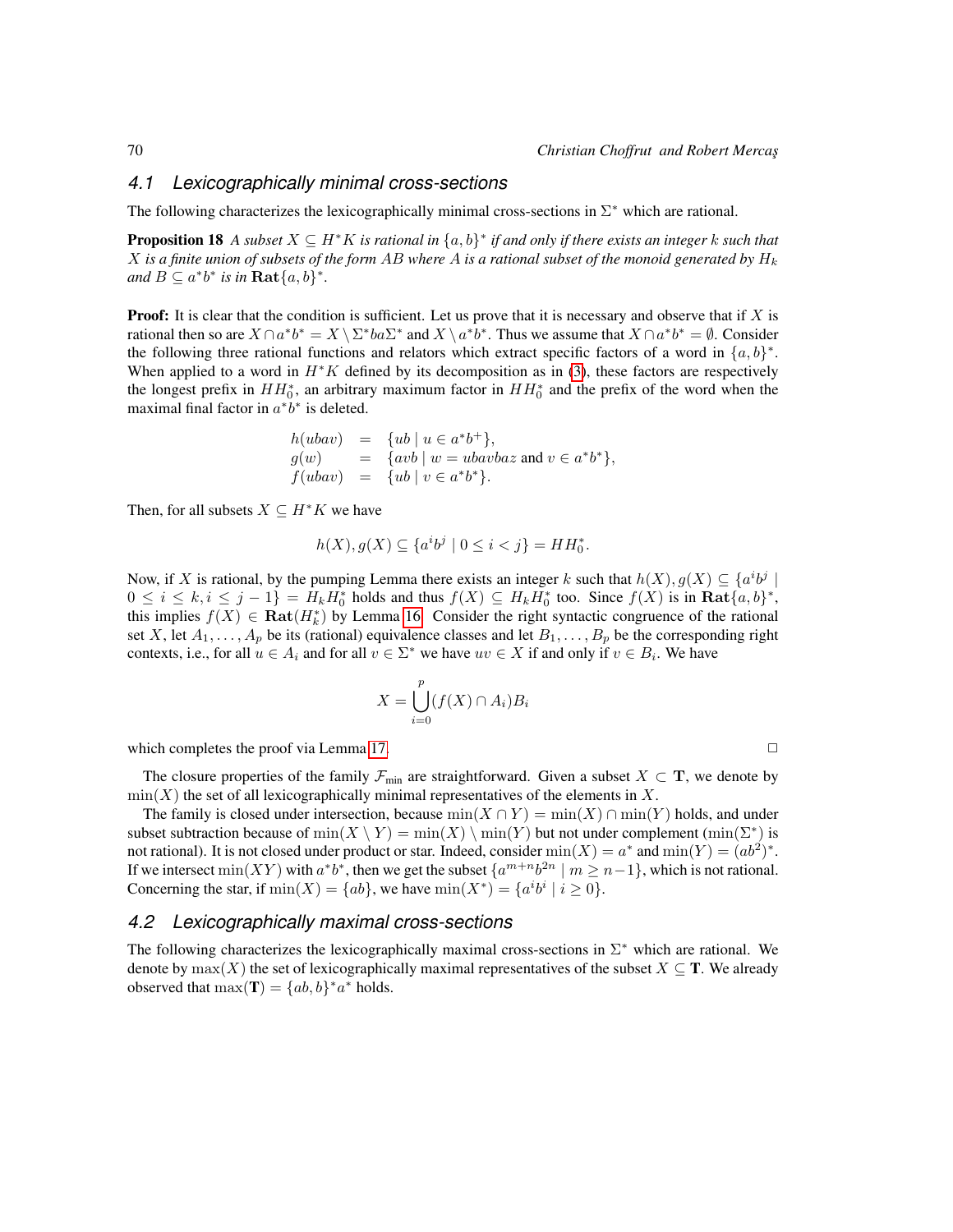**Proposition 19** A subset  $X \subseteq \{ab,b\}^*a^*$  is rational if and only if it is a finite union of products of the *form*  $YZ$  *where*  $Y \in \textbf{Rat} \{ab, b\}^*$  *and*  $Z \in \textbf{Rat} \{a\}^*$ .

**Proof:** Only one direction need be proven. Consider the right syntactic congruence of the rational set X. Let  $A_1, \ldots, A_p$  be its (rational) equivalence classes whose corresponding right contexts  $B_1, \ldots, B_p$ are contained in  $a^*$  and thus contained in  $\text{Rat}\{a\}^*$ . Then we obtain  $A_i \subseteq \{ab,b\}^*$  and thus  $A_i \in$  $\textbf{Rat} \{ab, b\}^*$ . Finally, we have

$$
X = \bigcup_{i=0}^{p} A_i B_i
$$

which completes the proof.  $\Box$ 

Proposition 20 *The family* F*max is closed under the Boolean operations.*

**Proof:** Indeed, we have  $max(\mathbf{T} \setminus X) = max(\mathbf{T}) \setminus max(X)$ . Now,  $max(\mathbf{T})$  and  $max(X)$  are rational subsets of  $\{ab, b\}^*\{a\}^*$ , thus their difference is a rational subset of  $\{a, b\}^*$ .  $\Box$ 

The family  $\mathcal{F}_{\text{max}}$  is not closed under star. Indeed, consider the subset X, which is a singleton, whose representative is  $(ab)a$ . Then the subset of maximal representatives of  $X^*$  is the nonrational subset  $\{(ab)^{n}a^{n} \mid n \ge 0\}$ . However it is closed under product as shown in the next theorem.

<span id="page-12-1"></span>**Theorem 21** *The family*  $\mathcal{F}_{max}$  *is closed under concatenation.* 

**Proof:** By Proposition [19,](#page-11-0) it suffices to prove the case of  $(XY)(ZT)$  with  $X, Z \in \textbf{Rat} \{ab, b\}^*$  and  $Y, T \in \textbf{Rat } \{a\}^*$ . It suffices further to show that  $\max(YZ)$  is of the right form. A further simplification allows us to consider the cases where  $Y = \{a\}$  and where  $Y = (a^k)^*$ , since all rational subsets of Rat  $\{a\}^*$  are finite unions of products of subsets of these two types.

Let us first settle the case  $Y = \{a\}$  and let us verify that  $\max(aZ)$  is actually the image of Z under a rational function. Consider the rational function defined by

$$
f(ubv) = uabv, \quad \text{where } u \in (ab)^*,
$$
  

$$
f(uv) = uav, \quad \text{where } u \in (ab)^*, v \in a^*
$$

then  $\max(aZ) = f(Z)$ .

The second case is a bit more technical. The idea is as follows. A lexicographically maximum word has a unique factorization of the form

<span id="page-12-0"></span>
$$
u_1bu_2...u_nba^{\lambda}, \quad u_i \in (ab)^*, i = 1,...,n.
$$
 (10)

The idea is to replace the pk initial occurrences of b (each following some  $u_i$ ) in the above factorization by ab, for all possible integers  $p > 0$ . If  $pk > n$  then  $pk - n$  occurrences of a's are added after the last occurrence of b. Formally, the set of words associated with the word [\(10\)](#page-12-0) where  $n = qk + r$ ,  $0 < r \leq k$ is described as follows. It contains all the words

$$
u_1(ab)u_2...u_{sk}(ab)u_{sk+1}b...u_nba^{\lambda}
$$
, for some  $0 \le s \le q$ 

and all the words in the subset

$$
u_1(ab)u_2\ldots u_n(ab)a^{\lambda+k-r}(a^k)^*.
$$

This is clearly achieved by a rational relation proving that  $\max((a^k)^*Z)$  is a rational subset of  $\Sigma^*$  $\Box$